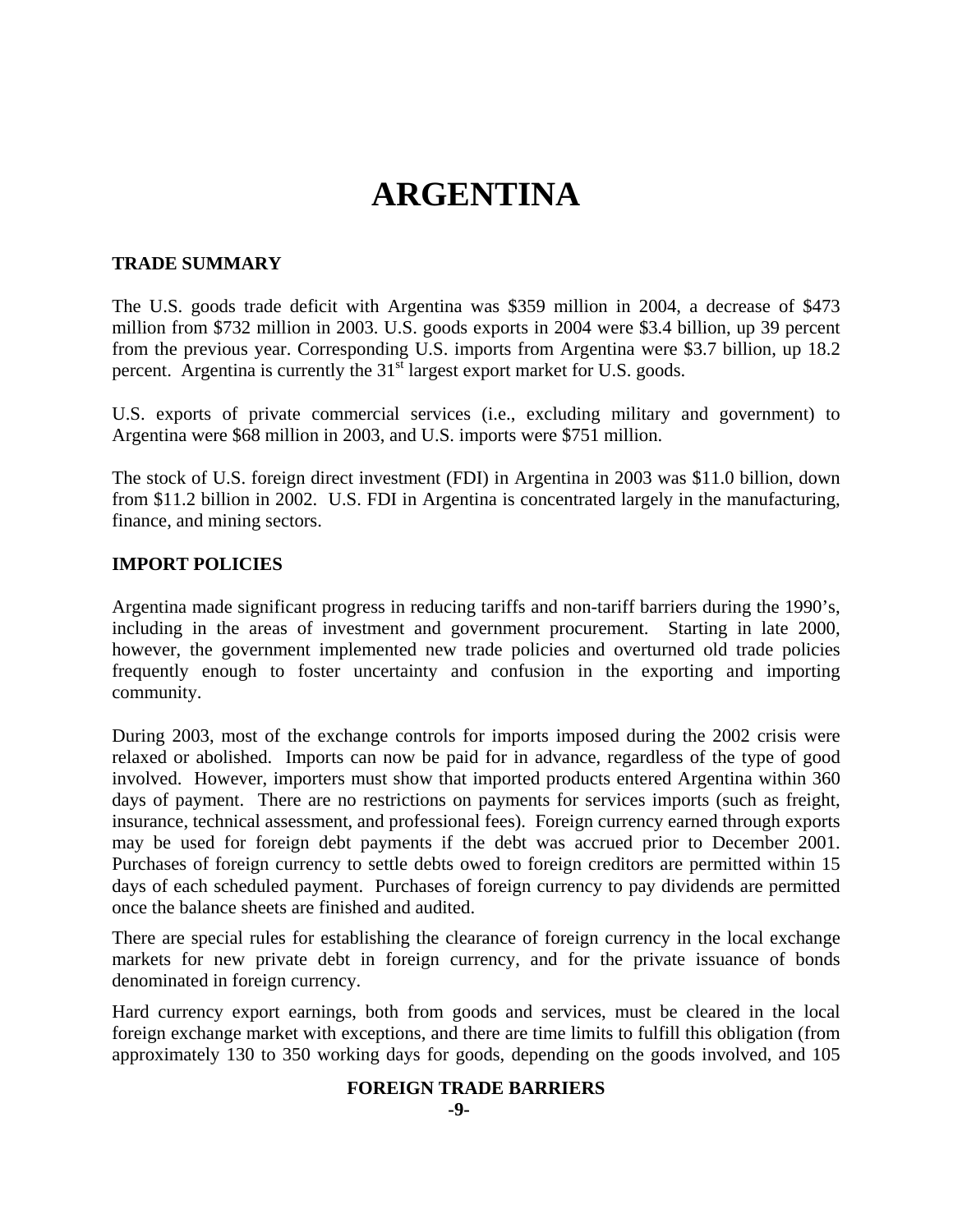working days for services). There are more liberal time limits for certain capital goods and situations where exports receive long-term financing. The foreign exchange clearance requirement does not apply to exports of certain minerals or for exports to Argentine foreign trade zones, and is limited to 30 percent of total revenues for hydrocarbons exports.

Imports of used clothing are prohibited except for donations to government or religious organizations. Argentina also prohibits the importation and sale of used tires, re-manufactured automotive parts, and used or refurbished medical equipment, such as imaging equipment. Imports of television sets from the Manaus Industrial Zone were restricted by safeguards.

# **Tariffs**

Argentina's average applied tariff was 13 percent in 2004. Argentina is a member of MERCOSUR, a customs union comprising Argentina, Brazil, Paraguay, and Uruguay. Full CET product coverage is scheduled for implementation in 2006. CET tariffs range from zero percent to 35 percent *ad valorem*, with a limited number of country-specific exceptions. A temporary CET surcharge applied to most imports since 1997 was abolished by Argentina on September 6, 2004.

A statistical fee of 0.5 percent is added to most imports (90 percent of all harmonized system tariff lines). Export taxes average 5.3 percent, and exporters may claim reimbursement for some domestically paid taxes. The average reimbursement for exporters is 4.2 percent. Toys, footwear, and textiles are subject to both *ad valorem* and specific tariffs. High specific duties on Chinese toys, non-sport footwear, and textiles were imposed in October 2001, which affects U.S. firms established in Argentina that use inputs from China. In December 2001, Ministry of Economy Resolution 825/2001 established a phase-out program, according to which these duties should be equivalent to a maximum 35 percent *ad valorem* tariff by January 2007.

#### **Import Licensing**

Argentina implemented a non-automatic import license requirement during 2004, which affects imports of textiles, refrigerators, and washing machines. However, import licenses are not required for textiles produced by companies in Brazil and Argentina when the Argentine and Brazilian companies have reached private agreements that restrain the two-way trade in textiles. There is also an automatic license requirement for most footwear imports. The Argentine government says this requirement is needed for informational purposes, but the private sector claims that it is an obstacle to trade. Ministry of Economy Resolution 495/2004 modified a 2003 resolution and established minimum specific import duties on shoe imports on July 22, 2004, to be in force for 180 days. These import duties do not apply to imports from MERCOSUR countries and cannot exceed the equivalent of a 35 percent *ad valorem* tariff.

#### **FOREIGN TRADE BARRIERS -10-**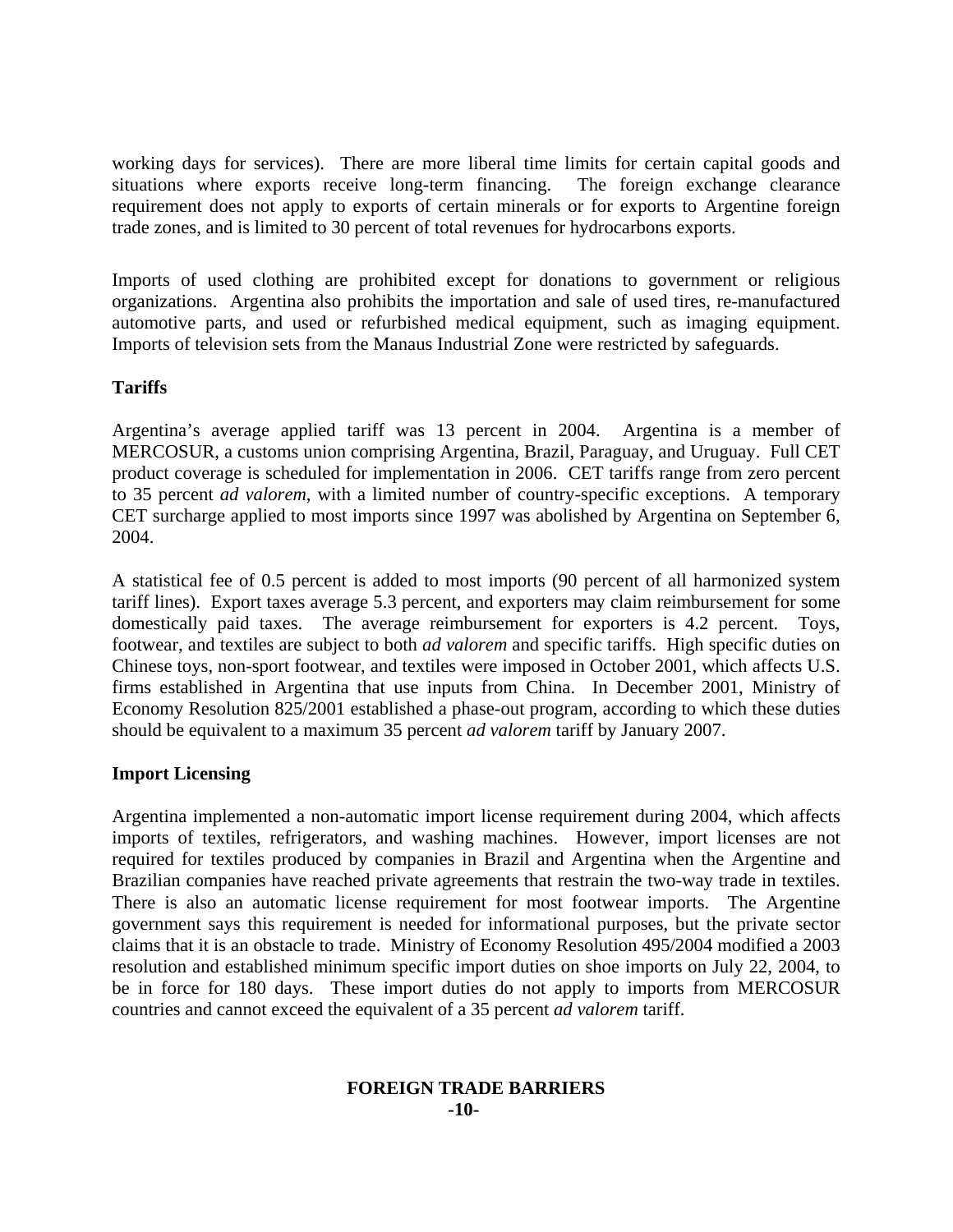#### **Customs Procedures**

Argentina abides by the WTO Agreement on Customs Valuation. In October 2001, Argentina eliminated a pre-shipment inspection (PSI) regime that U.S. exporters considered an obstacle to legitimate trade. Argentina has import monitoring mechanisms, similar to an import licensing regime, that affect roughly one-fifth of its imports, principally textiles, toys and footwear. U.S. firms complain of cumbersome certificate of origin requirements, particularly in the electronics and textile sectors.

# **STANDARDS, TESTING, LABELING AND CERTIFICATION**

#### **Agricultural Products**

Since 2002, Argentina has prohibited the import of beef and beef products from the United States due to concerns about bovine spongiform encephalopathy (BSE). These unjustified prohibitions continue in place without a science-based risk assessment. In addition, Argentina's prohibitions are inconsistent with the relevant international standard. These restrictions effectively eliminate U.S. exports of beef and products containing beef including pet food.

Also in 2002, Argentina banned the import of chicken products from the United States. Argentina's decision was based on an outbreak of Newcastle's Disease in California, Nevada, and Arizona, which has been controlled. In August 2004, the United States requested that Argentina restore market access for poultry and poultry products from those regions of the United States that are disease-free. This ban has affected an estimated \$5 million annually in potential U.S. exports of poultry products. Argentina has not responded to this request.

Argentina maintains unjustified restrictions on U.S. exports of swine genetics. In addition, Argentina has continued to delay issuing the final approval for expanding the areas in the United States authorized to export citrus fruit.

#### **Non-agricultural Products**

Argentina began mandating compliance with new safety certifications on a wide range of products in early 1998, affecting U.S. exports of low voltage electrical products (household appliances, electronics products and electrical materials), toys, covers for dangerous products, gas products, construction steel, personal protective equipment and elevators. The procedures for compliance often appear to many business people to be inconsistent, redundant and nontransparent. Regulations that require product testing can be cumbersome and costly and are especially problematic for US small and medium-sized companies. The most restrictive requirements were supposed to have been in effect by the end of 2002, but this was postponed until December 31, 2003, and again until December 31, 2004 (this time by Technical Coordination Secretariat Resolution 33/2004). Argentina's certificate of origin regulations require separate certificates for each of the countries involved in manufacturing the various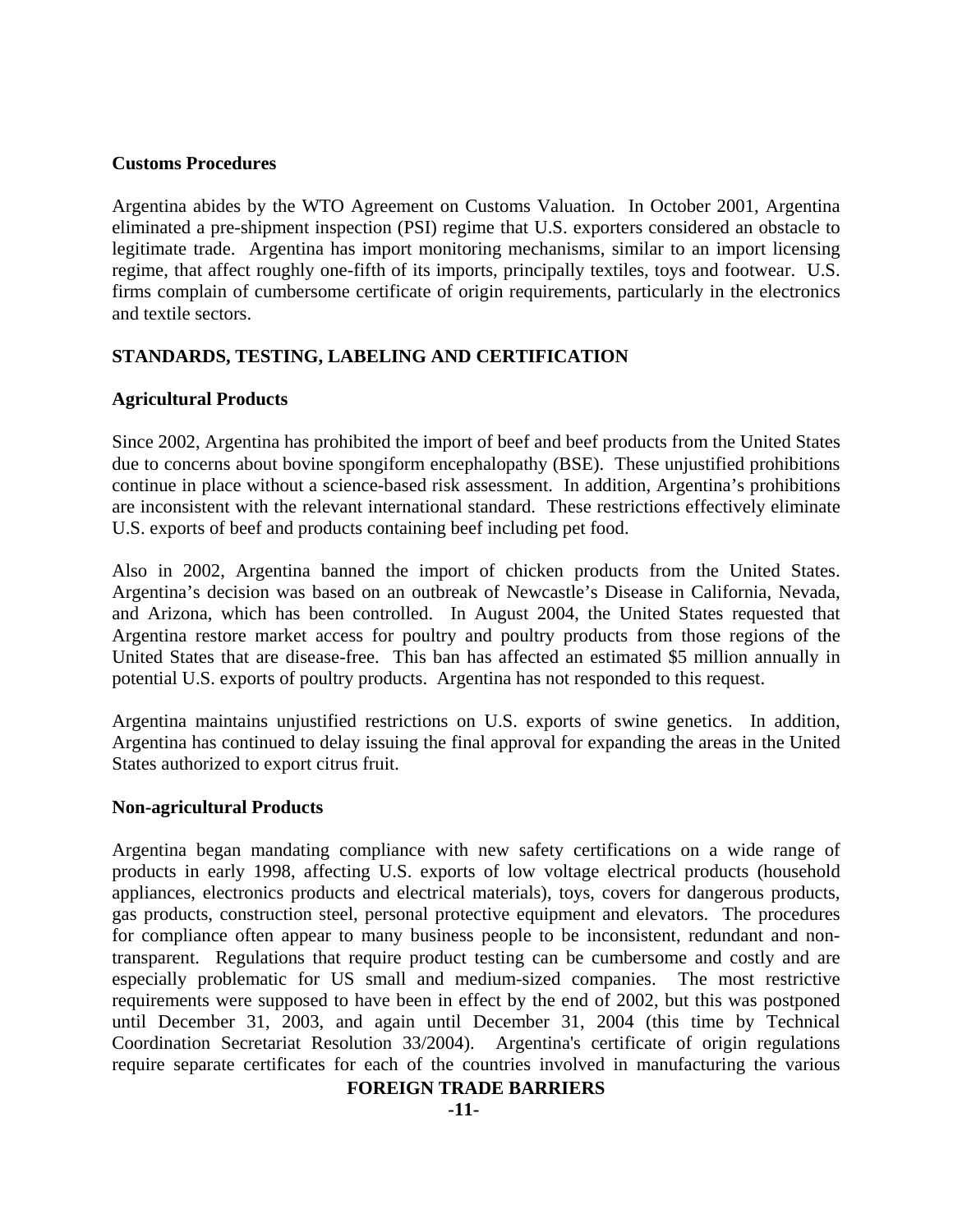components of a final product. Originally, Argentina failed to fulfill the notification and comment requirements of the WTO Agreement on Technical Barriers to Trade (TBT) in its development of these measures.

# **INTELLECTUAL PROPERTY RIGHTS (IPR) PROTECTION**

Argentina was placed on the 2004 Special 301 Priority Watch List because of serious concerns over the lack of adequate protection for copyright and patents. In addition, unauthorized use of protected seed varieties remains a problem.

# **Patents**

In May 1999, the United States initiated a WTO case against Argentina because of, *inter alia*, its failure to protect patents and test data. The United States added additional claims in May 2000, when further TRIPS obligations came into force. In April 2002, the United States and Argentina reached a partial settlement, in which Argentina clarified certain aspects of its IP system and undertook to pass certain legislative amendments to, *inter alia*, provide for process patent protection and to ensure that preliminary injunctions are available in IP court proceedings. However, Argentina still does not provide adequate protection for undisclosed test data submitted by research-based pharmaceutical companies for marketing approval. Consultations continue with respect to the remaining unresolved issues, and the United States retains its right to seek resolution under the WTO dispute settlement mechanism, if necessary.

The National Intellectual Property Institute (INPI) started to approve pharmaceutical patents in October 2000. INPI has been extremely slow since that time in issuing pharmaceutical patents to products with commercial value. INPI implemented fast-track procedures to reduce the large patent application backlog in early 2004.

# **Copyrights**

Argentina's copyright laws generally provide good protection. Argentina adopted legislation in 1999 to ratify the World Intellectual Property Organization (WIPO) Copyright Treaty and the WIPO Performances and Phonograms Treaty, though some implementation issues exist. The Argentine government has also yet to fully comply with an agreement with the private sector to prevent the use of unlicensed software in government offices.

Enforcement of copyrights on recorded music, videos, books, and computer software remains inconsistent. Argentine Customs and other government authorities generally cooperate with industry efforts to stop shipments of pirated merchandise, but inadequate resources and multiple and slow court procedures have hampered the effectiveness of enforcement efforts. The legal framework regarding Internet piracy provides few incentives to investigate and punish those who post infringing materials. Inadequate border controls, particularly at the Paraguayan/Brazilian border, further contribute to the regional circulation of pirated goods.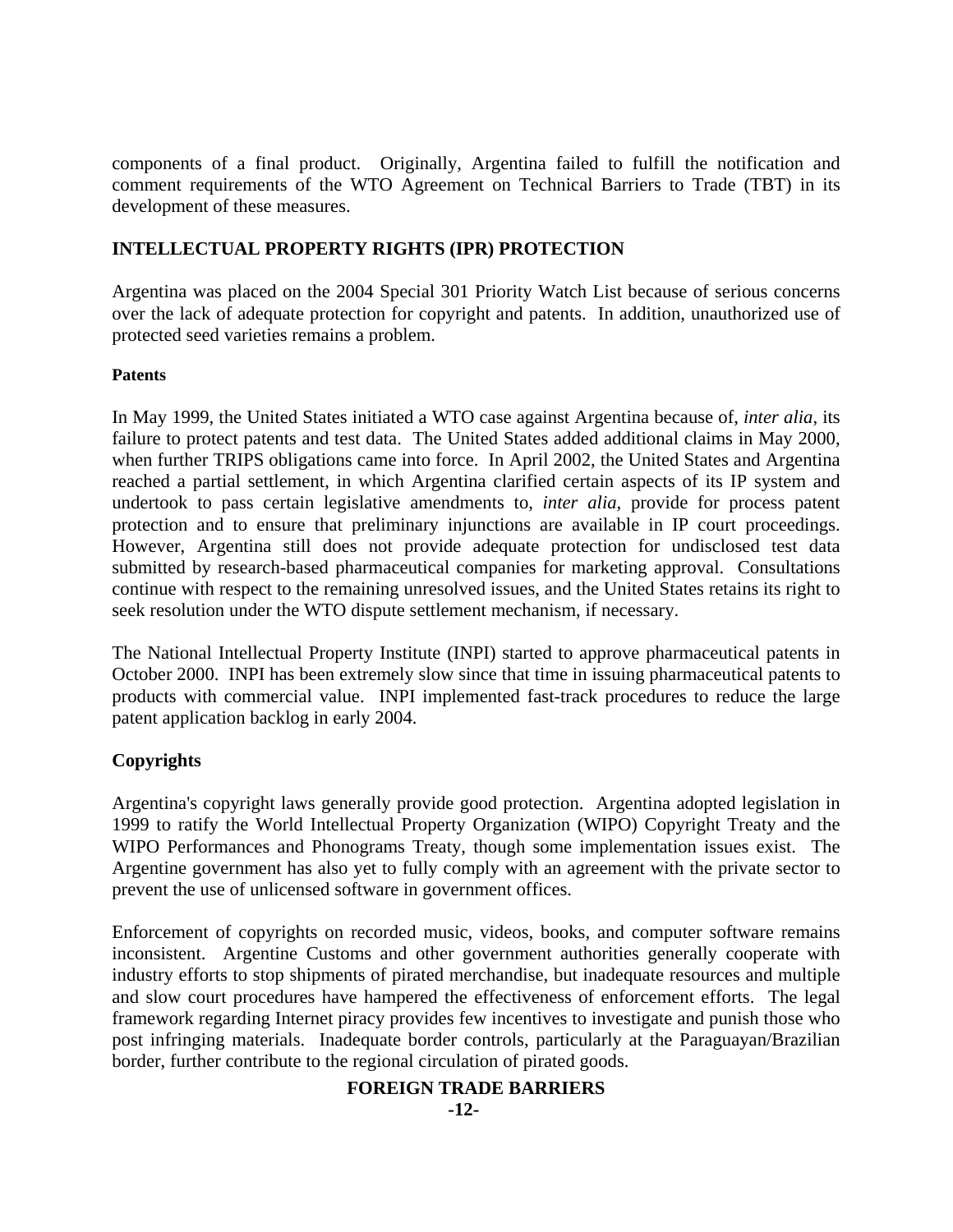#### **SERVICES BARRIERS**

Argentina enacted broad liberalization in the services sector as part of its economic reform program in the 1990s, but some barriers continue to exist. For example, the Argentine Government obliges cable/pay television operators to register their programming with a government body. This government body imposed restrictions on the frequency of advertisements on cable-TV providers. In addition, restrictions regarding the showing, printing and dubbing of films have burdened U.S. exports, as has the practice of charging *ad valorem* customs duties based on the previously estimated value of the content, rather than solely on the value of the physical materials being imported.

In the WTO, Argentina has committed to allow foreign suppliers of non-insurance financial services to establish all forms of commercial presence and has committed to provide substantially full market access and national treatment to foreign suppliers of non-insurance financial services. The only significant remaining issue involves lending limits for foreign bank branches that are based on local paid-in capital, not parent bank capital. This effectively removes the rationale for establishing in branch form. This issue has become largely moot due to the ongoing banking crisis that began in December 2001 with the freezing of bank accounts and the subsequent devaluation and asymmetric pesification of deposits, loans and other assets.

There are nationality restrictions for some internal shipping, private security, and education providers. Provinces can impose their own barriers on the provision of services.

#### **INVESTMENT BARRIERS**

Upon becoming a Member of the WTO, Argentina notified the WTO of measures inconsistent with its obligations under the WTO Agreement on Trade-Related Investment Measures (TRIMS). These measures deal with local content and trade balancing in the automotive industry. Proper notification allowed developing country WTO Members, including Argentina, to maintain such measures for a five-year transitional period, ending January 1, 2000. In November 2001, the WTO granted an extension to the TRIMS transitional period that allowed Argentina and several other countries to maintain measures inconsistent with TRIMS until December 31, 2003. Argentina apparently maintained some measures that may be inconsistent with the TRIMS Agreement past the 2003 deadline. The United States is consulting on next steps with U.S. industry and with the Argentine government.

In mid-2003, the Argentine Congress passed the Cultural Assets Preservation Law, which established an ownership cap of 30 percent for investment in media enterprises by foreign nationals. Excluded from the ownership limitation were existing investors and investors from countries in which Argentine nationals may own more than 30 percent of media firms. The 2003 legislation provides that prior law, under which there was no ownership cap, will continue to apply to foreign investments made before the passage of the new legislation. The new ownership